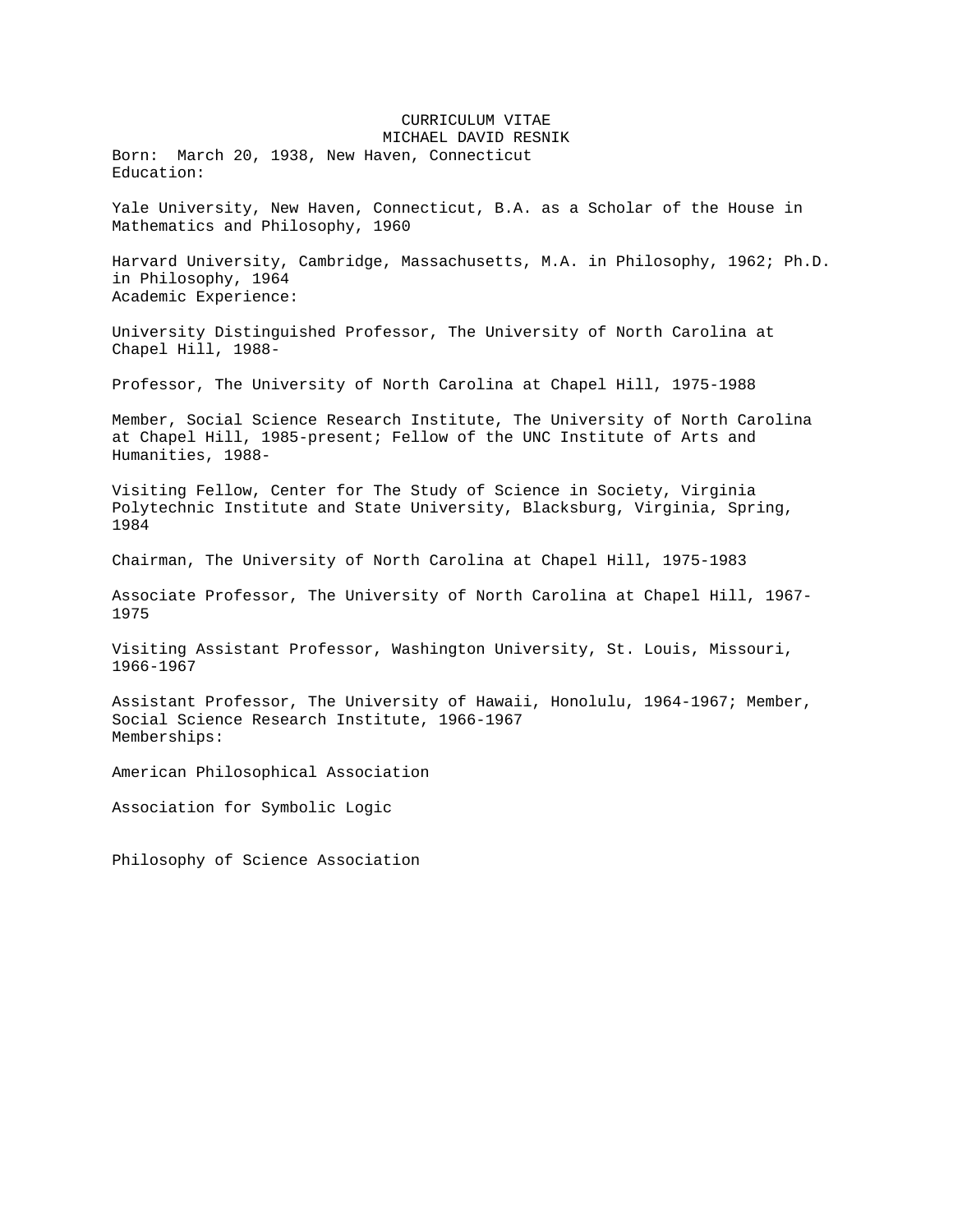Grants: Co-principal investigator with C. Y. Cheng on N.S.F. Grant G.S. 835,"Classical Chinese Logic and Scientific Methodology", 1965-1966 Director, National Endowment for the Humanities Summer Seminar for College Teachers, "Frege and the Philosophy of Mathematics", 1980 Participant in a Sloan Foundation grant to the University of North Carolina Public Policy Analysis Program, 1979-1981 Director, National Endowment for the Humanities Summer Seminar for College Teachers, "Frege and the Philosophy of Mathematics", 1984 Director, National Endowment for the Humanities Summer Seminar for College Teachers, "Frege and the Philosophy of Mathematics", 1988 Director, National Endowment for the Humanities Summer Seminar for College Teachers, "Frege and the Philosophy of Mathematics", 1992 Professional Activities: Research Mathematician, U. S. A. F. Cambridge Research Laboratories, Bedford, Massachusetts, 1961-1963 Taught a farrier course during the summer of 1973 Member of the Program Committee for the Annual Meeting of the Association for Symbolic Logic, December, 1973 Secretary-Treasurer, North Carolina Philosophical Society, 1977-1979; President, 1980-1981 Special consultant to the Dean of the College of Arts and Sciences of the University of Virginia, Fall, 1980 Philosophy of mathematics advisor to the American Philosophical Society Program Committee, 1993-1997 Tenure or promotion evaluator for: Case Western Reserve University, Hebrew University of Jerusalem, University of Illinois, University of Michigan, University of Minnesota-Duluth, University of Vermont, Kent State University, University of Virginia, Vanderbilt University, Rutgers University, State University of New York at Albany, State University of New York at Binghamton, Ohio State University, Tufts University, University of Tennessee, University of Massachusetts, University of Minnesota at Morris, University of Utah, University of West Virginia, University of California at Berkeley, University of Vermont, Indiana University, University of New Mexico. Chaired: sessions at the American Philosophical Association Eastern Division Meetings, December, 1974; Eastern Division Meetings, December, 1981; Western Division Meetings, April, 1978, Pacific Division Meetings, April 1995, Philosophy of Science Association Meetings, October 1984, APA Pacific Division Meetings, March 1996. Commentator on Timothy McCarthy's "On a Theory of Logical Constancy", American Philosophical Association Meetings, December, 1977; on Stewart Shapiro's "Reflections on Mathematical Practice", APA, December, 1985; on

Organized a conference on the Philosophy of Mathematics, sponsored by UNC-Chapel Hill and UNC-Greensboro and held at UNC-Greensboro in March, 1979

Central Division APA, May 1999.

Susan Vineberg's "Justification and the Pragmatic Indispensability Argument"

Awarded Kenan Leave, UNC-Chapel Hill, Spring, 1981; West House Leave fall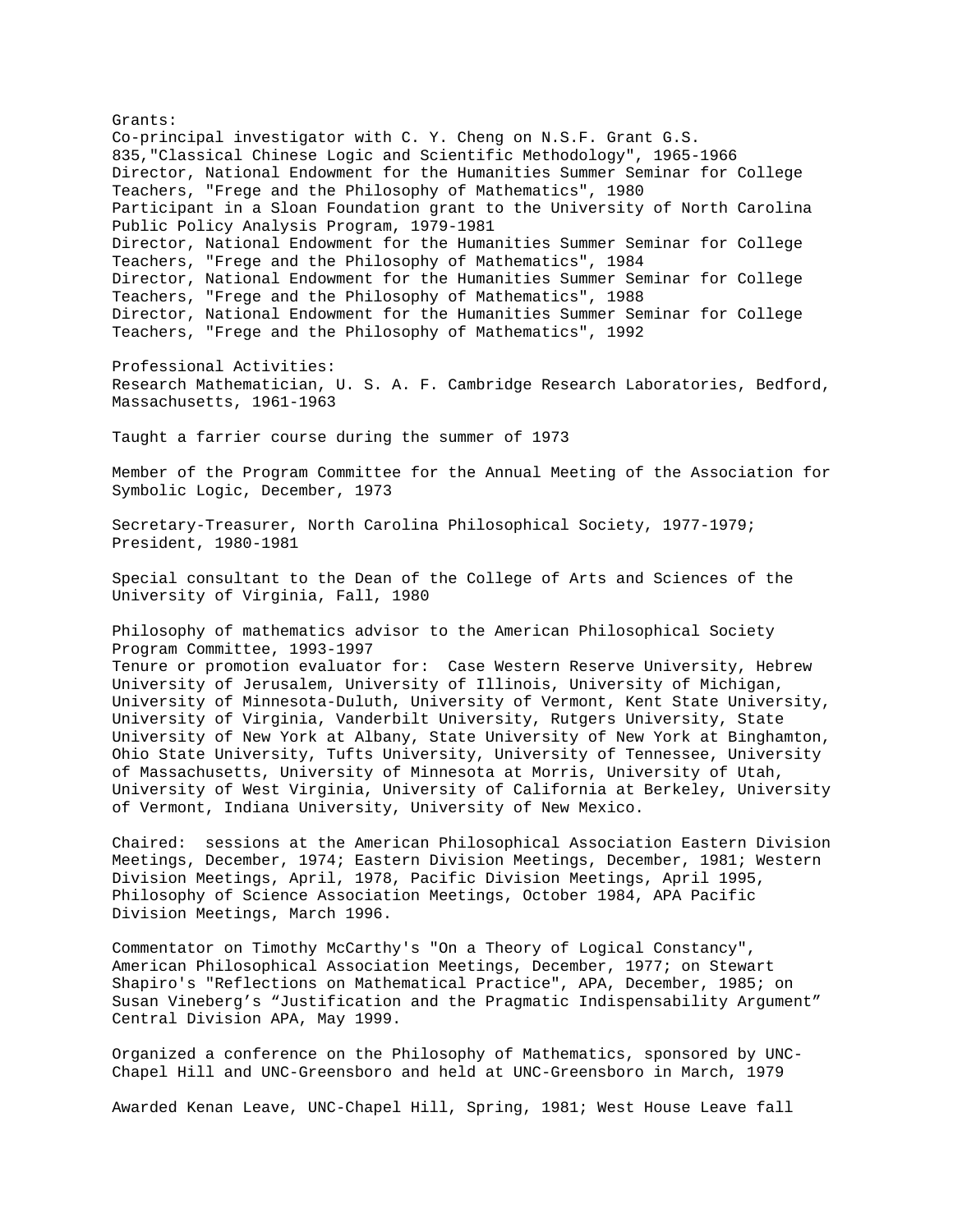Referee for Journal of Philosophical Logic, Notre Dame Journal of Formal Logic, NOUS, Philosophy of Science, Archiv fur Geschichte der Philosophie, British Journal for the Philosophy of Science, Philosophy Research Archives, The University of Minnesota Press, The Canadian Journal of Philosophy, Ethics, Cambridge University Press, The National Endowment for the Humanities, The National Science Foundation, Cornell University Press, Oxford University Press, Synthese, Philosophy and Phenomenological Reseach, Erkenntnis and MIT Press, The Journal of Symbolic Logic, Erkenntnis. Referee and member, editorial board of History and Philosophy of Logic, Philosophia Mathematica Papers Presented: 1. "On Skolem's Paradox", read to the Pacific Division, American Philosophical Association, San Francisco, 1965. 2. "A Unified Theory of Types", read to the American Mathematical Society, Honolulu, 1966. 3. "A Set Theoretic Approach to the Theory of Types", read to the Association for Symbolic Logic, Houston, 1967. 4. "The Frege-Hilbert Controversy", read to The University of North Carolina Philosophy of Science Colloquium, 1969. 5. "The Frege-Hilbert Controversy", read to the Association for Symbolic Logic, Cleveland, Ohio, 1969. 6. "On the Philosophical Significance of Consistency Proofs", read to the Department of Philosophy of University of North Carolina-Chapel Hill, 1970. 7. "On the Philosophical Significance of Consistency Proofs", read to the Department of Philosophy of the University of Western Ontario, 1970. 8. "A Note on the Null Set Axiom" (with Anthony Coyne), read to the Association for Symbolic Logic, Atlanta, Georgia, 1973. 9. "Mathematical Knowledge", read to the North Carolina Philosophical Society, 1974. 10. "Mathematical Knowledge and Pattern Cognition", read to the Department of Philosophy, University of North Carolina at Chapel Hill, 1975. 11. "A Remark on Frege's Class Theory", read to the Association for Symbolic Logic, 1976. 12. "Constructive Philosophies of Mathematics", read to the Department of Philosophy of Virginia Polytechnic Institute and State University, Blacksburg, Virginia, 1976. 13. "Can the Totality of the Natural Numbers Be Constructed?", read to the North Carolina Philosophical Society, 1977. 14. "Diagnosis -- A Philosophical Analysis", read to the Department of Philosophy of Davidson College, Davidson, North Carolina, 1978. 15. "Diagnosis -- A Philosophical Analysis", read to the Department of Philosophy of University of North Carolina at Chapel Hill, 1978. 16. "Diagnosis -- A Philosophical Analysis", read to the Clinical Scholars Program of the University of North Carolina School of Medicine, 1978. 17. "Frege's Conception of Sets as Logical Objects", read to the Association for Symbolic Logic, San Diego, California, 1979. 18. "Towards Understanding Reference to Mathematical Objects", read to the University of North Carolina at Chapel Hill and the University of North Carolina at Greensboro Conference on the Philosophy of Mathematics, 1979. 19. "Diagnostic Reasoning", read to the Department of Philosophy of the University of South Carolina, Columbia, South Carolina, 1980. 20. "How Not to Derive Utilitarianism from Axioms of Rationality", read to Davidson College, Davidson, North Carolina, 1980.

1988.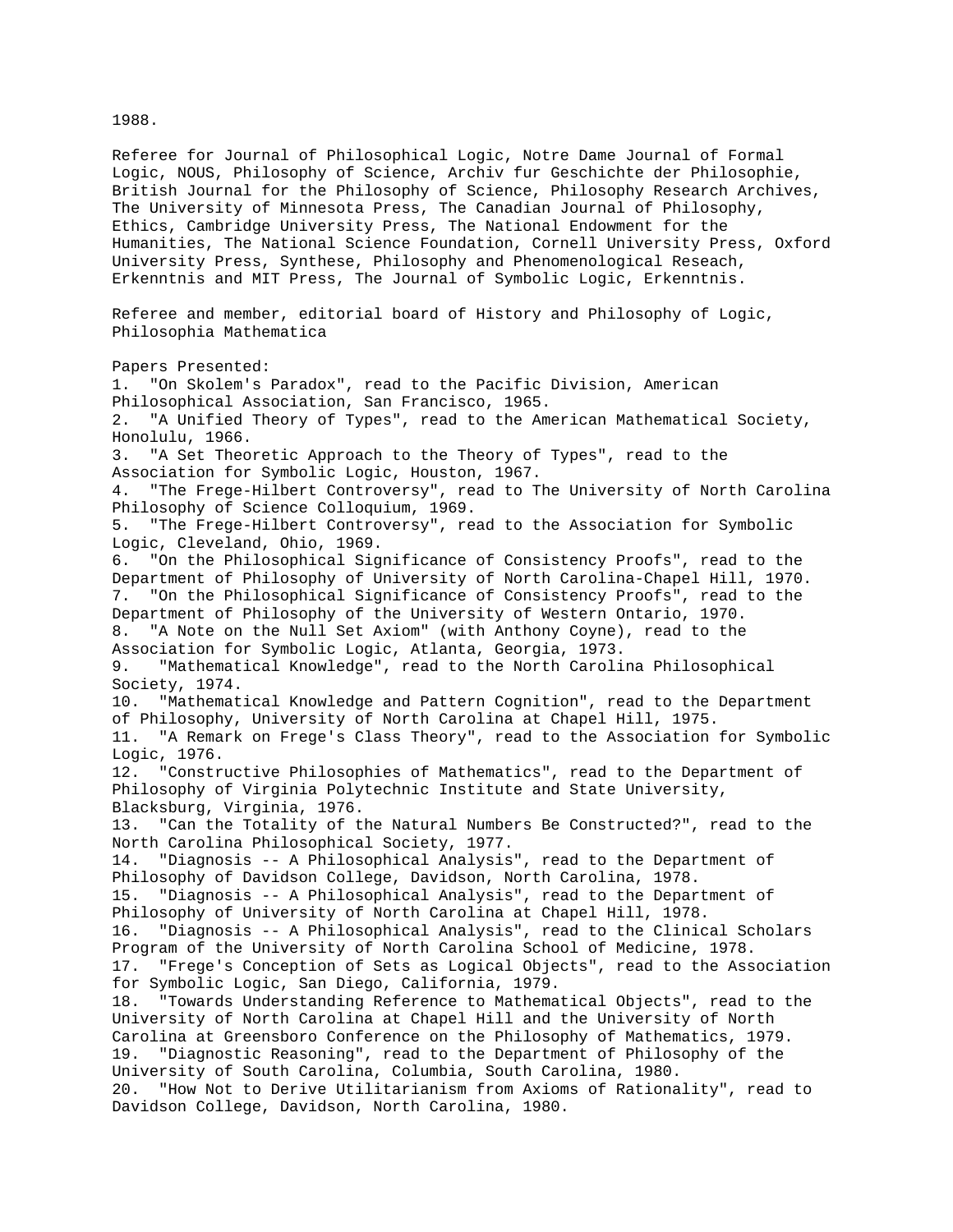21. "How Not to Derive Utilitarianism from Axioms of Rationality", read to Department of Philosophy of Washington University, St. Louis, Missouri, 1981. 22. "How Not to Derive Utilitarianism from Axioms of Rationality", read to Randolph-Macon Women's College, Lynchburg, Virginia, 1981. 23. "How Not to Derive Utilitarianism from Axioms of Rationality", read to The North Carolina Philosophical Society as the Presidential Address, 1981. 24. "Mathematics as the Science of Patterns", read to the Buffalo Logic Colloquium, SUNY-Buffalo, 1981. 25. "Mathematics as the Science of Patterns", read to the Department of Philosophy of the University of California at San Diego, 1981. 26. "Philosophers' Models of Rational Thought -- Normative or Descriptive?", Invited Address to the Southern Society for Philosophy and Psychology, Louisville, Kentucky, 1981. 27. "Mathematics as the Science of Patterns: Epistemology", Invited Symposium Paper read to the Western Division, American Philosophical Association, Columbus, Ohio, April, 1982. 28. "Decisions, Decisions, Decisions, . . .", read to the Department of Philosophy of University of North Carolina at Chapel HIll, September, 1982. 29. "Decisions, Decisions, Decisions, . . .", read to the Pacific Division, American Philosophical Association, Berkeley, California, March, 1983. 30. "Frege's Proof of Referentiality: What's Right with it?" read to the Seventh International Congress of Logic, Methodology and Philosophy of Science, Salzburg, Austria, July 1983. 31. "Frege's Proof of Referentiality: What's Right with it?" read to the faculty of the University of Amsterdam, July 1983. 32. "Philosophers' Models of Rationality: Normative or Descriptive?" (revised version of 26) read to the Duke University Philosophy Colloquium, November 1983. 33. "Philosophers' Models of Rationality: Normative or Descriptive?" (revised version of 26) read to Davidson College, November 1983. 34. "The Problem of the Interpersonal Comparison of Utilities" talk given to the Horace Williams Philosophy Club (a group of non-philosophers) in Charlotte, November 1983. 35. "Philosophers' Models of Rationality: Normative or Descriptive?" (revised version of 26) read to the Center for the Study of Science in Society at Virginia Polytechnic and State University, January 1984. 36. Talk on Hartry Field's philosophy of mathematics presented to the V P I Philosophy Department, January 1984. 37. Talk on axiomatic welfare economics given to the V P I Economics Department, March 1984. 38. "The Many Heads of Hartry Field" read to the Philosophy Department of the University of Virginia, March 1984. 39. "How Nominalist is Hartry Field's Nominalism?" read to the Logic Colloquium, The University of California at Berkeley, April, 1984. 40. "How Nominalist is Hartry Field's Nominalism?" read to the Philosophy Department of the University of Chicago, April 1984. 41. "Notes on Rationality and Constancy" Talk to the Davidson College Philosophy Club, October 1984. 42. "The Structuralist View of Mathematics" Paper read to the Philosophy Department of the University of West Virginia, April 1985. 43. "Explanation, Independence and Realism in Mathematics" Paper read to the Philosophy Department of the University of North Carolina at Chapel Hill, September 1985. 44. "You Can't Trust an Ideal Theory to Tell the Truth" Paper read to the Philosophy Department of the University of North Carolina at Chapel Hill, January 1986.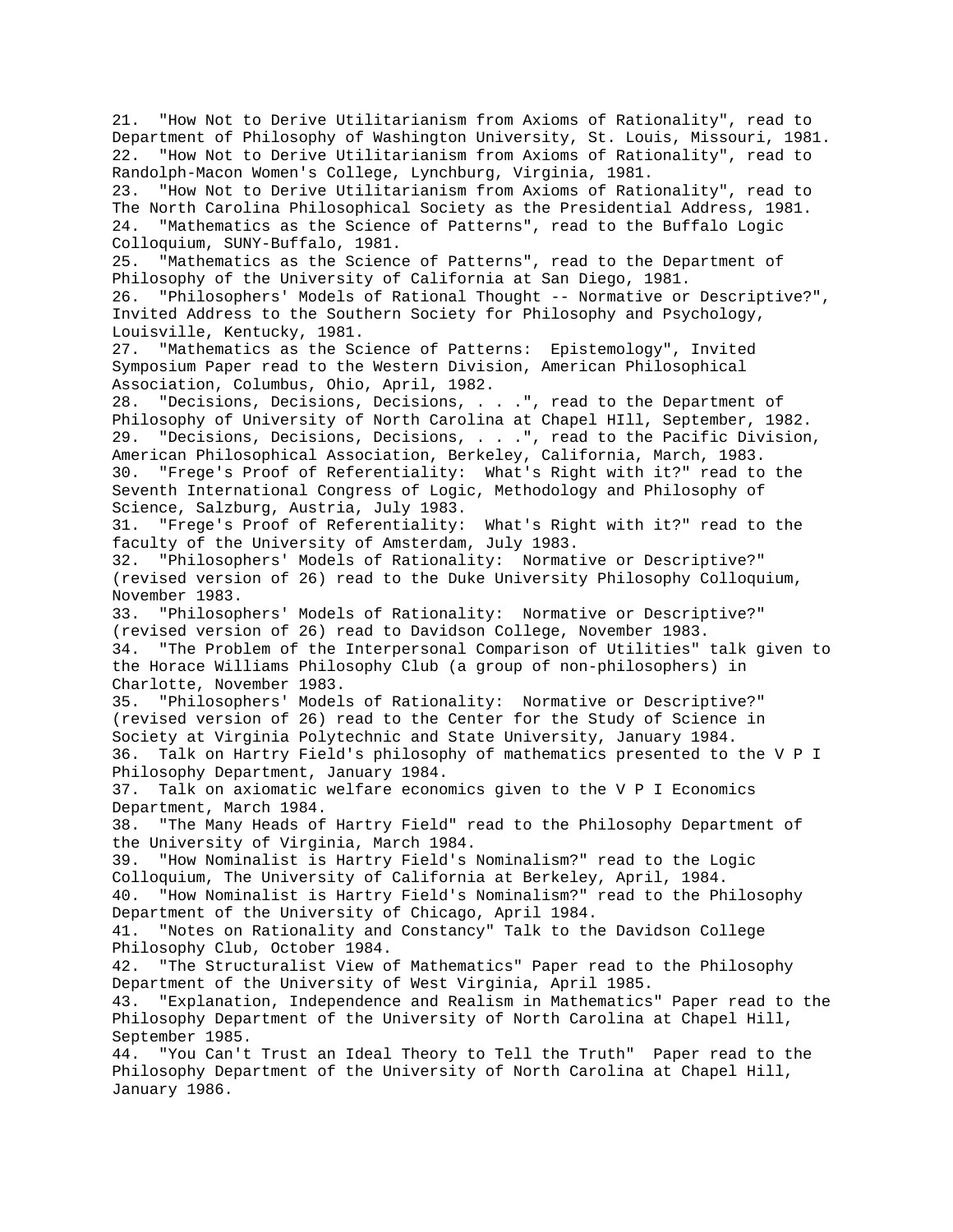45. "You Can't Trust an Ideal Theory to Tell the Truth" read to a group of Scottish Philosophers meetings at Neil Tennant's home in Stirling, Scotland, June 1986. 46. "You Can't Trust an Ideal Theory to Tell the Truth" read to the Philosophy Faculty Seminar of the University of Warwick, June 1986. 47. "How Can Mathematical Beliefs be about Anything?" Paper read at an invited symposium on the philosophy of mathematics. Pacific Division Meeting of the American Philosophical Association, March 1987. 48. "Applying Mathematics and the Indispensability Argument" Proceedings of SSMT-90, San Sebastian Spain, September, 1990 49. "Between Mathematics and Physics" Philosophy of Science Association, October 1990. 50. "On Positing Mathematical Objects", University of Munich Frege Conference, Munich, June 1991. 51."What is Structuralism?" Nineth International Congress of Logic, Methodology and Philosophy of Science, Uppsala, Sweden August 1991. 52. "Ought there to be one logic?" talk to the University of Wyoming, Laramie, 1991 53. "On positing mathematical objects" and "Interpersonal comparisons of utility" Two talks at the University of Wyoming, Laramie. 1992 54. "On interpersonal comparisons of utility" talk at the U S Air Force Academy, Colorado Springs, 1992 55. "On positing mathematical objects" talk at Appalacian State University, April 1993 56. "Thinking about rationality" talk at Northern Arizona University, Flagstaff, May 1993 57. "Mathematical Holism" University of Munich Philosophy of Mathematics Conference, Munich, June 1993 58. "Remarks on second-order logic" talk to philosophers at University of Cambridge, England, July 1993. 59. "On Understanding Mathematical Proofs" The University of Nancy Poincare Conference, May 1994. 60. "Remarks on Mathematical Progress" Pennsylvania State University Conference on Mathematical Progress, April 1995 61. "Extending the Same-Size Theorem", at Logica 1996, The Czech Republic, June 1996. 62."Remarks on Mathematical Progress", Davidson College, November 1997 63."Remarks on Mathematical Progress", Tulane University, February 1998 64. "What Makes My Philosophy of Mathematics Tick", Talk to the Duke University Undergraduate Philosophy Club, April 1998 65. "What Makes My Philosophy of Mathematics Tick", A "Food for Thought" talk sponsored by the UNC Honors Program, October 1998. 66. "From the logic of science to ????" Talk to the UNC Cognitive Science Group, October 1998. 67. "The Empirical Character of Mathematics", opening remarks in a discussion of my *Mathematics as a Science of Patterns* at a meeting of L.O.G.I.C. at VA Tech in Blacksburg, December 1998. 68. "Against Logical Realism", UC-Berkeley Philosophy Department, March 1999. 69. "The Renaissance of Second-order Logic in the Philosophy of Mathematics", invited address to the Annual Meeting of the Association for Symbolic Logic, San Diego, March 1999. 70. "Structuralism and the Independence of Mathematics", APA Symposium on Philosophy of Mathematics, Boston, December 1999. 71. "Revising Logic", APA Symposium on Philosophy of Mathematics, Seattle, March 2002. 72. "With Friends Like Jody Azzouni Who Needs Enemies?", APA Author Meets Critics Session, December 2005.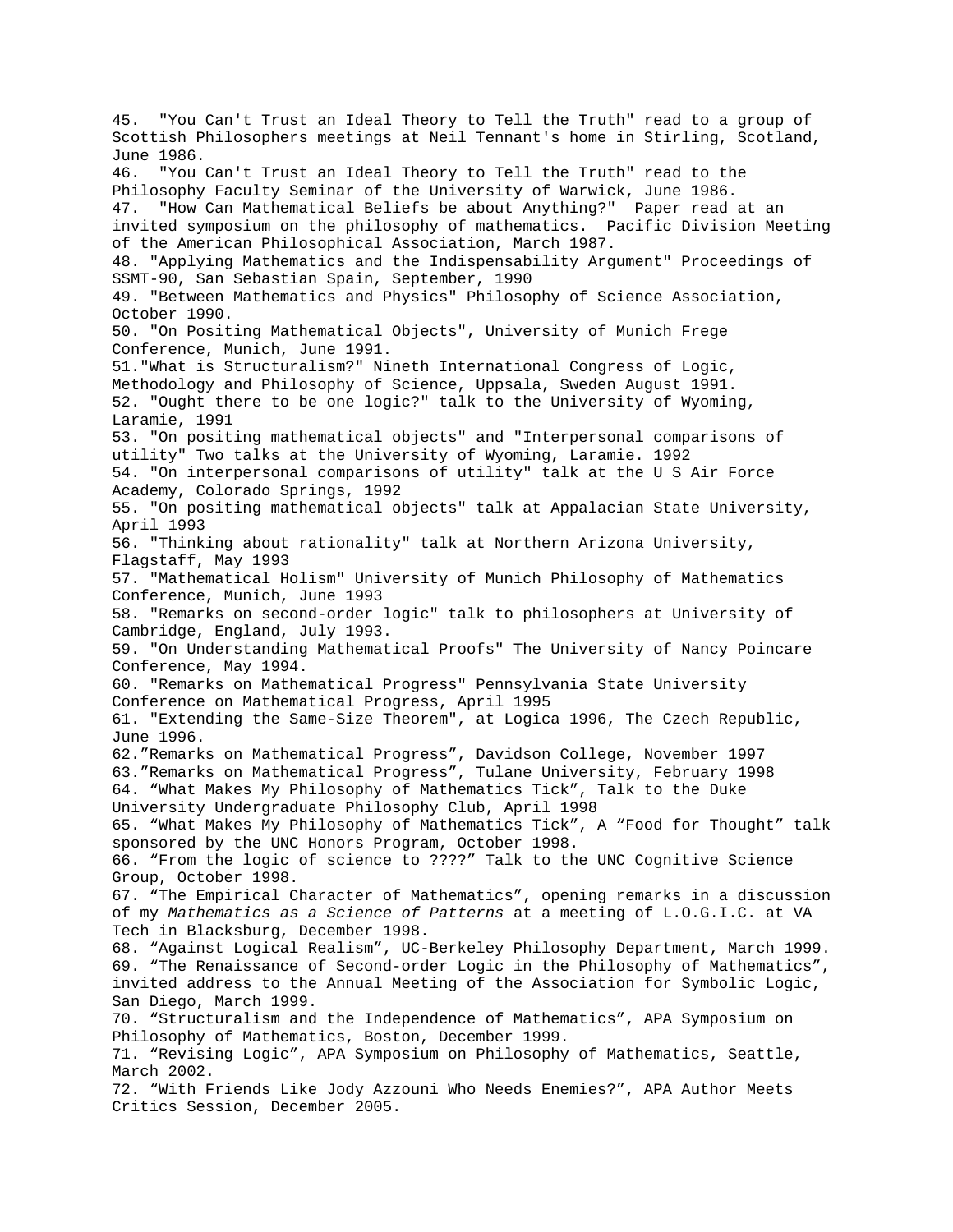Publications: Dissertation: Frege's Methodology: A Critical Study, Harvard University, 1964, 274 pp. Books: 1. Elementary Logic, New York: McGraw-Hill Book Company, 1970, 457 pp. 2. Frege and the Philosophy of Mathematics, Ithaca, New York: Cornell University Press, 1980, 244 pp. 3. Choices, Minneapolis: University of Minnesota Press, 1987, 221 + xiii pp. 4. Reasoning in Medicine (with Daniel Albert, M.D., and Ronald Munson). Baltimore, Maryland: The John Hopkins University Press, 1988, 263 + xii pp. 5. Mathematics as a Science of Patterns. Oxford, UK: Clarandon Press, 1997. 6. Mathematics as a Science of Patterns, paperback edition. Oxford University Press, December 1999. Edited: 1.The Philosophy of Mathematics issue of NOUS, (NOUS Vol.15, November 1981), pp 451-573. 2. Mathematical Objects and Mathematical Knowledge (an anthology). In The International Research Library of Philosophy series, Dartmouth Publishing Company, 1996. Translated book: Elecciones (Spanish Translation of Choices by Stella Villarmea and Blanca Rodriguez), Barcelona: Editoria Gedisa, 1998. Articles: 1. "'Existence' is a Predicate," Graduate Review of Philosophy, Vol. III, (1961). 2. The Formalization of the Foundations of Geometry within the System of Symbolic Logic R, AFCRL Report 704 (1961), pp. 1-115. 3. Completeness Theorems for the Subordinate Proof Formulations of the Proposition and Predicate Calculi, AFCRL Report 951 (1961). 4. "A Decision Procedure for Positive Implication," Notre Dame Journal of Formal Logic, Vol. III, No. 3 (1962), pp. 179-186. 5. "Some Observations Related to Frege's Way Out," Logique et Analyse, Vol. 7 (1964). 6. (With C. Y. Cheng), "Ontic Commitment and the Empty Universe," Journal of Philosophy, Vol. LXII, No. 14 (1965), pp. 359-363. 7. "Frege's Theory of Incomplete Entities," Philosophy of Science, Vol. 32, 4 (1965), pp. 329-341. 8. "On Skolem's Paradox," Journal of Philosophy, Vol. LXIII, No. 15 (1966), pp. 425-438. 9. "A Note on Natural Deduction," Notre Dame Journal of Formal Logic, Vol. VII (1966), pp. 206-208. 10. "The Role of the Context Principle in Frege's Philosophy," Philosophy and Phenomenological Research, Vol. XXVII (1967). 11. "Logic and Scientific Methodology in the Writings of Mencius," International Philosophical Quarterly, Vol. VII, No. 2 (1968), pp. 212-230. 12. "Professor Goddard and the Simple Theory of Types," Mind, Vol. LXXVII, N.S. No. 308 (1968), pp. 565-568. 13. "A Set Theoretic Approach to the Simple Theory of Types, Theoria, Vol. XXXV (1969), pp. 239-258. 14. "More on Skolem's Paradox, NOUS, Vol. 3, No. 2 (1969), pp. 185-186. 15. "A Note on Interpreting Theories," NOUS, Vol. 8, No. 3 (1974), pp. 289- 294.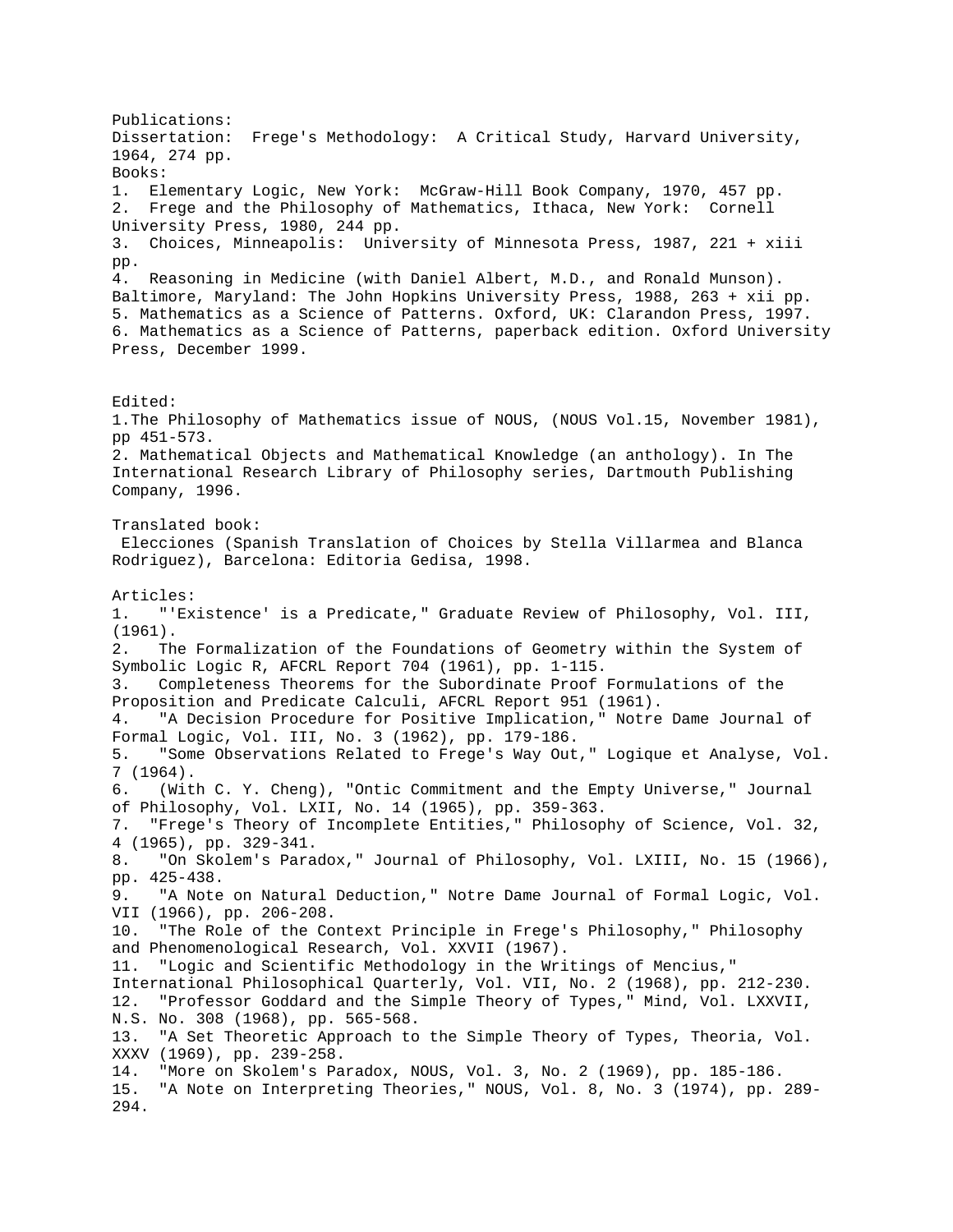16. "On the Philosophical Significance of Consistency Proofs," Journal of Philosophical Logic, Vol. 3 (1974), pp. 137-147. 17. "The Frege-Hilbert Controversy," Philosophy and Phenomenological Research, Vol. XXXIV, No. 3 (1974), pp. 386-403. 18. "Die Frege-Hilbert Kontroverse," translation of 17 by M. Schirn in Studien zu Frege, edited by Max Schirn, Friedrich Frommann Verlag, Stuttgart (1975), Vol. 43, pp. 193-213. 19. "Frege's Context Principle Revisited" in Studien zu Frege, Vol. 44, pp. 35-49. 20. "Mathematical Knowledge and Pattern Cognition," Canadian Journal of Philosophy, Vol. 5, No. 1 (1975), pp. 25-39. 21. "Frege as Idealist and Then Realist," Inquiry, Vol. 22, No. 3 (1979), pp. 350-357. 22. "Frege and Analytic Philosophy: Facts and Speculations," Midwest Studies in Philosophy, Vol. VI, Minneapolis: University of Minnesota Press, 1981, pp. 83-103. 23. "Mathematics as a Science of Patterns: Ontology and Reference," NOUS, Vol. 15 (1981), pp. 529-566. 24. "Mathematics as a Science of Patterns: Epistemology," NOUS, Vol. 16, (1982), pp. 95-105. 25. Essay Review of J. Webb's Mechanism, Mentalism and Metamathematics in History and Philosophy of Logic, Vol. 3 (1982), pp. 85-89. 26. "A Restriction on a Theorem of Harsanyi's," Theory and Decision, Vol. XV (1983), pp. 309-320. 27. "How Nominalist is Hartry Field's Nominalism?," Philosophical Studies 47 (1985), pp. 163-181. 28. "Logic: Normative or Descriptive? The Ethics of Belief or a Branch of Psychology?," Philosophy of Science 52 (1985), pp. 221-238. 29. "Logic and Ontology: Remarks on Hartry Field's Anti-platonism," History and Philosophy of Logic 6 (1985), pp. 191-209. 30. "Frege's Proof of Referentiality," in Frege Synthesized (L. Haaparanta and J. Hintikka, Eds.) Dordrecht: D. Reidel, 1986. 31. "Impartial Welfarism and the Concept of a Person," Erkenntnis 25 (1986), pp. 47-60. 32. (With S. C. Hale) "Science Nominalized?," Philosophy of Science, Vol. 54 (1987), pp. 277-280. 33. (With D. Kushner) "Explanation, Independence and Realism in Mathematics," British Journal for the Philosophy of Science, Vol. 38 (1987), pp. 141-158. 34. "You Can't Trust An Ideal Theory To Tell The Truth," Philosophical Studies, Vol. 52 (1987), pp. 151-166. 35. "Second-Order Logic Still Wild," The Journal of Philosophy, Vol. LXXXV, No. 2 (February, 1988), pp. 75-87. 36. "Mathematics from the Structural Point of View," Revue International de Philosophie, Vol.42 (1988), pp. 400-424 (special issue on the philosophy of mathematics). 37. "Second-Order Logic Still Wild," The Journal of Philosophy (1988), pp. 75-87. 38. "Beliefs About Mathematical Objects," in Physicalism in Mathematics, edited by Andrew Irvine, Kluwer, 1989, pp. 41-71. 39. "A Naturalized Epistemology for a Platonist Mathematical Ontology," Philosophica (1989) (special issue on recent issues in the philosophy of mathematics), 7-29. 40. "Computation and Mathematical Empiricism," Philosophical Topics, Vol. 17 (1989), pp. 129-144 (issue on the philosophy of mathematics). 41. "Immanent Truth," Mind, Vol. 99 (1990), pp. 405-424.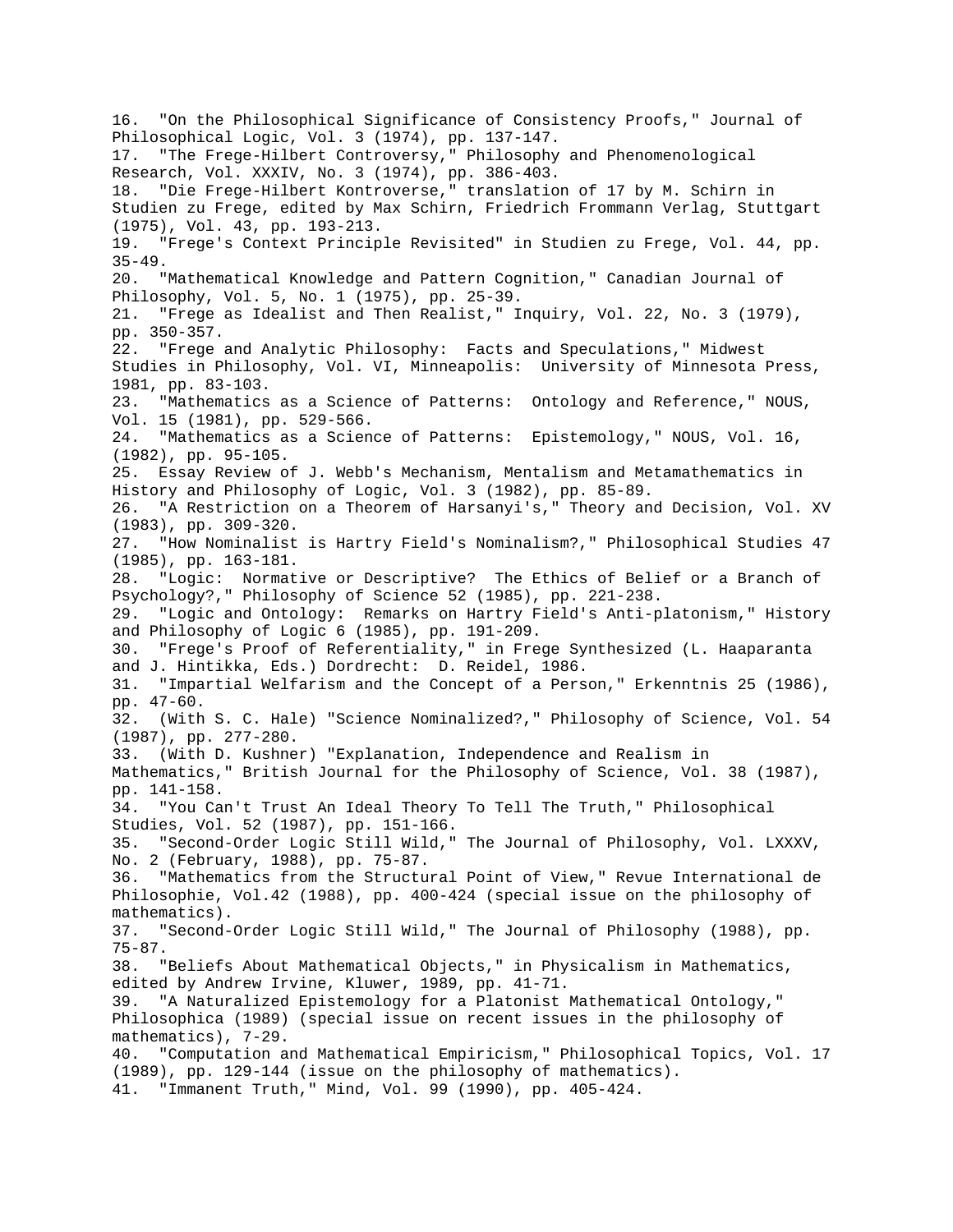42. "Between Mathematics and Physics," Philosophy of Science Association 1990, 2, (1990), pp. 369-378. 43. "Applying Mathematics and the Indispensability Argument," in *The Space of Mathematics*, edited by J.Echeverria, A.Ibarra, and T.Morman. Berlin & New York: Walter de Gruyter, 1992, pp.115-131. 44. "Proof as a Source of Truth," in *Proof and Knowledge in Mathematics*, edited by Michael Detlefsen. London & New York: Routledge, 1992, pp.6-32. 45. "A Structuralists Involvement with Modality" (Critical Notice of Geoffrey Hellman's *Mathematics without Numbers*), *Mind* 101, (1992), pp.107-122. 46. "What is Structuralism?" in *Logic and Philosophy of Science* in Uppsala, edited by D.Prawitz and D.Westerstahl. Dordrecht: Kluwer Academic Publishers, 1994, pp.355-364. 47."Numbers as Structures and as Positions in Structures" in *Language, Mind and Art*, edited by Dale Jamieson. Dordrecht: Kluwer Academic Publishers, 1994, pp.55-67. 48. "There Ought to Be But One Logic," in *Logic and Reality*, edited by Jack Copeland. Oxford & New York: Oxford University Press, 1996. 49. "On Positing Mathematical Objects" in *Frege: Importance and Legacy*. Edited by M.Schirn. Berlin: Walter de Gruyter, 1996. 50. "Scientific vs. Mathematical Realism: The Indispensability Argument", *Philosophia Mathematica*, Third series, vol.3 (1995) 51. "On Understanding Mathematical Proofs" in *Henri Poincare, Science et Philosophie*, Berlin: Academic Verlag Albert Blauchard, 1996. 52. "Structural Relativity" *Philosophia Mathematica*, Third series, vol.4 (1996). 53. "Quine, The Argument from Proxy Functions and Structuralism" *Philosophical Topics*, vol. 24, 1996. 54. "Holistic Mathematics" in *Philosophy of Mathematics Today*, edited by M. Schirn, Oxford University Press, 1998. 55. "Remarks on Mathematical Progress" forthcoming in a volume resulting from a conference on the growth of mathematical knowledge, edited by Emily Grosholz and Hebert Breger. Kluwer, 2000 pp.353-362. 56. "Parsons on intuition and obviousness" forthcoming in essays honoring Charles Parsons, Cambridge University Press. 2000, pp. 219-231. 57. "Critical Study of *A Subject with No Object* by John Burgess and Gideon Rosen", Nous forthcoming. THIS HAS BEEN PUBLISHED 58. "Against Logical Realism", *History and Philosophy of Logic*, *History and Philosophy of Logic*, 20 (1999): 181-194. 59. Critical Study of George Boolos's, *Logic, Logic, Logic*, Philosophia Mathematica, 7, Third Series, October 1999: 328-336. 60. (with Nicoletta Orlandi) 'Holistic Realism: A Response to Katz on Holism and Intuition,' *The Philosophical Forum*, XXXIV, 301-15. 61. "Structuralism and the Independence of Mathematics" The Harvard Review of Philosophy" XII, Spring 2004. 62. "Revising Logic", G.Priest, J.C.Beall, B. Armour-Garb, *The Law of Non-Contradiction; New Philosophical Essays*, Oxford: Oxford University Press. 2005. 63. "Quine and the Web of Belief", *The Oxford Handbook of Philosophy of Logic and Mathematics*, Steward Shapiro, editor. New York: Oxford University Press. 2005.

Papers Reprinted or Translated.

1. "The Frege-Hilbert Controversy," (number 17 above) translated as "Die Frege-Hilbert Kontroverse," by M. Schirn in Studien zu Frege, edited by Max Schirn, Friedrich Frommann Verlag, Stuttgart (1975), Vol. 43, pp. 193-213.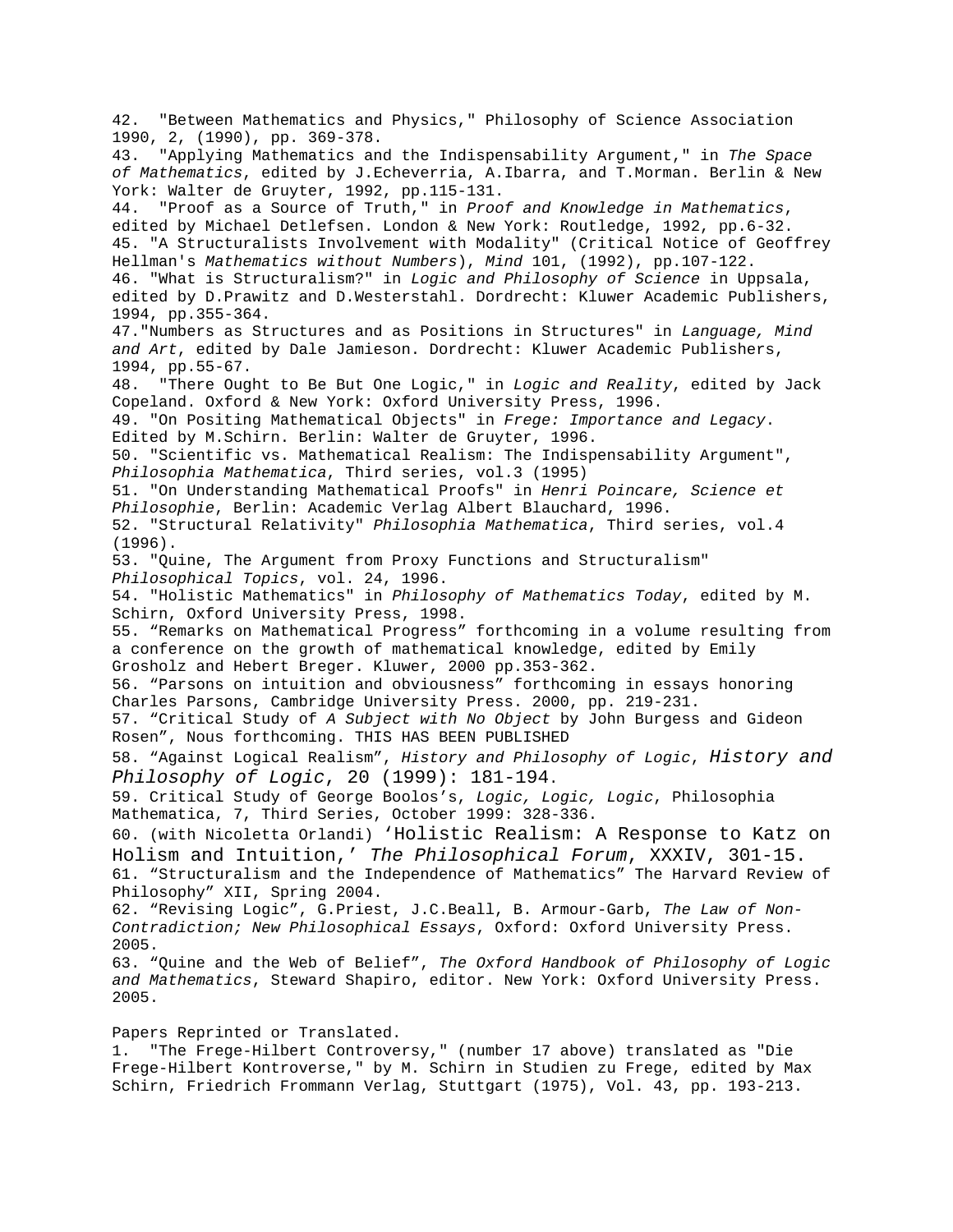2. "On the Philosophical Significance of Consistency Proofs," (number 16 above) reprinted in Godel's Theorem in Focus edited by S.G.Shanker. New York & London: Routledge, 1989, pp.115-130. 3. "The Role of the Context Principle in Frege's Philosophy," (number 10 above) reprinted in The Philosophy of Frege, vol.III edited by Hans Sluga. Hamden, Ct.: Garland Publishing Co, 1993. 4. "Frege's Context Principle Revisited" (number 19 above) reprinted in The Philosophy of Frege, vol.III 5. "Frege as Idealist and Then Realist," (number 21) reprinted in The Philosophy of Frege, vol.III. 6. "Frege and Analytic Philosophy: Facts and Speculations," (number 22) reprinted in The Philosophy of Frege, vol.I. 7. "The Frege-Hilbert Controversy" (number 17) reprinted in The Philosophy of Frege, vol.II. 8. "A Naturalized Epistemology for a Platonist Mathematical Ontology," (number 39) reprinted in Math Worlds edited by S.Restivo, J.P.van Bendegen, R.Fischer. Albany: State University of New York Press, 1993. 9. "Proof as a Source of Truth" reprinted in New Directions in the Philosophy of Mathematics, second edition edited by T.Tymoczko, Princeton University Press, 1998. 10. "Mathematics as a Science of Patterns: Ontology and Reference," (number 23) reprinted in Mathematical Objects and Mathematical Knowledge edited by M.D.Resnik 11. "A Naturalized Epistemology for a Platonist Mathematical Ontology," (number 39)reprinted in Mathematical Ojbects and Mathematical Knowledge edited by M.D.Resnik 12. "Second-Order Logic Still Wild," (number 37) reprinted in Mathematical Objects and Mathematical Knowledge edited by M.D.Resnik. 13. Same paper reprinted in a collection edited by Stewart Shapiro. Abstracts: 1. "A Unified Theory of Types," Notices of the American Mathematical Society, Vol. 13, No. 3 (1966). 2. "A Set Theoretic Approach to The Simple Theory of Types," Journal of Symbolic Logic, Vol. 32, No. 3 (1967). 3. "The Frege-Hilbert Controversy Concerning Implicit Definitions," Journal of Symbolic Logic, Vol. 35, No. 1 (1970), p. 187. 4. (With Anthony Coyne) "A Note on the Null Set Axiom," The Journal of Symbolic Logic, Vol. 39, No. 3 (1974), p. 402. 5. "A Remark on Frege's Class Theory," Journal of Symbolic Logic, Vol. 42, No. 1 (1977) p. 151. 6. "Frege's Conception of Sets as Logical Objects," Journal of Symbolic Logic. 7. "Frege's Proof of Referentiality: What's Right with it?", Proceedings of the Seventh International Congress of Logic, Methodology and Philosophy of Science, Salzburg, 1983, pp. 177-180. In addition I have contributed a number of abstracts to The Philosopher's Index and The Review of Metaphysics which summarize publications of mine appearing elsewhere. Reviews: 1. C. Hempel, Aspects of Scientific Explanation in Philosophy and Phenomenological Research, Vol. XXVII, No. 1 (1966). 2. The Proceedings of the Delhi Philosophical Colloquium in Philosophy East-West (1967). 3. The Treasury of Mathematics in Philosophy East-West (1967). 4. R. Sternfeld, Frege's Logical Theory in Philosophy of Science, Vol. 34, No. 2 (1967), pp. 296-298.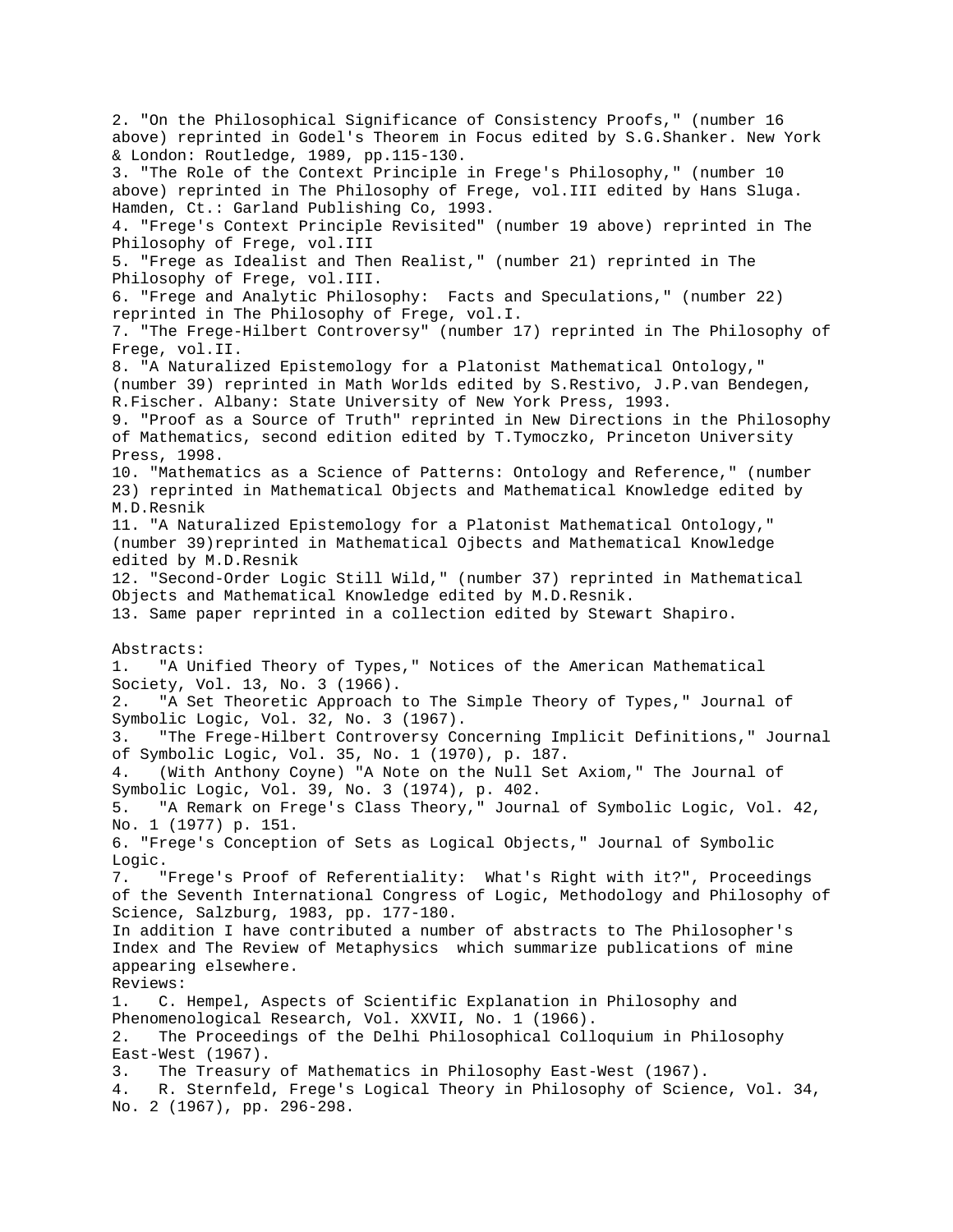5. J. D. B. Walker, A Study of Frege in Philosophy of Science, Vol. 34, No. 3 (1967). 6. J. C. Thiel, Sinn und Bedeutung in der Logik Gottlob Frege in Philosophy and Phenomenological Research, Vol. XXVIII, No. 2 (1967), pp. 303-304. 7. J. van Heijenoort, From Frege to Godel in Philosophy of Science, Vol. 35 (1968), p. 72. 8. G. Frege, Kleine Schriften in Philosophy of Science, Vol. 35, No. 4 (1968), pp. 424-425. 9. H. Khatchadourian, "Frege on Concepts" (Theoria, 22) in Journal of Symbolic Logic, Vol. 35, No. 1 (1970), p. 132. 10. H. Steiner, "Frege und die Grundlagen die Geometrie" and Frege's "On the Foundations of Geometry" in Journal of Symbolic Logic, Vol. 36, No. 1 (1971), p. 155. 11. (With Edward Galligan) Review of I. Angelelli's Studies on Gottlob Frege and Traditional Philosophy in Philosophy of Science, Vol. 38, No. 2 (1971), pp. 316-319. 12. C. Parsons, "Mathematics, Foundations of" (Encyclopedia of Philosophy) in Philosophy of Science, Vol. 38, No. 4 (1971), p. 614. 13. M. Przelecki, The Logic of Empirical Theories in Philosophy of Science, Vol. 39, (1972), pp. 421-423. 14. G. Frege, On the Foundations of Geometry and Formal Theories of Arithmetic, E. H. W. Kluge, translator and editor, in Philosophical Review, Vol. LXXXII, No. 2 (1973), pp. 266-269. 15. B. Birjukov, Two Soviet Studies on Frege, I. Angelelli, translator, in Journal of Symbolic Logic, Vol. 39, No. 2 (1974), p. 355. 16. Twelve short reviews in Zentralblatt fur Mathematik appearing from about 1968 to about 1974. 17. (With Daniel Albert, M.D.) E. A. Murphy, The Logic of Medicine, in Philosophy of Science, Vol. 45, No. 3 (1978), pp. 488-490. 18. (With Daniel Albert, M.D.) A different review of Murphy's book, The New England Journal of Medicine (1978), p. 1370. 19. (With Daniel Albert. M.D.) G. Rabey, Analytic Medicine, Vol. I in The New Physician. 20. D. Bostock, Logic and Arithmetic, I, II in Journal of Symbolic Logic, Vol. 47, No. 3 (1982), pp. 708-713. 21. Hans Sluga, Gottlob Frege. London, England and Boston, Massachusetts: Routledge and Kegan Paul, 1980, in The Philosophical Review, Vol. 92, No. 1 (January, 1983), pp. 122-125. 22. Hartry H. Field, Science Without Numbers, Princeton, New Jersey: Princeton University Press, 1980, xii + 130 pp., NOUS, (September, 1983), pp. 514-519. 23. C. Wright, Frege's Conception of Numbers as Objects in The Journal of Philosophy, Vol. 81 (1984), pp. 778-783. 24. P. Kitcher, The Nature of Mathematical Knowledge, NOUS, Vol. 22 (1986), pp. 617-622. 25. M. Katz, Templates and Patterns, Canadian Philosophical Reviews, Vol. VII, No. 3 (March, 1987), pp. 112-114. 26. R.Tieszen, Mathematical Intuition: Phenomenolgy and Mathematics, Review of Metaphysics (1990), pp.442-444. 27. I. Levi, Hard Choices, Mind 100 (1991), pp.297-300 28. Charles Chihara, Constructibility and Mathematical Existence, The Journal of Philosophy 89 (1992), pp.648-51. 29. M.Dummett, Frege: Philosophy of Mathematics, Philosophy and Phenomenological Research 53 (1993), pp.961-963. 30. J. Weiner, Frege in Perspective, The Philosophical Review. 31. Edmond A. Murphy: The Logic of Medicine,  $2^{nd}$  Edition, The American Scientist.